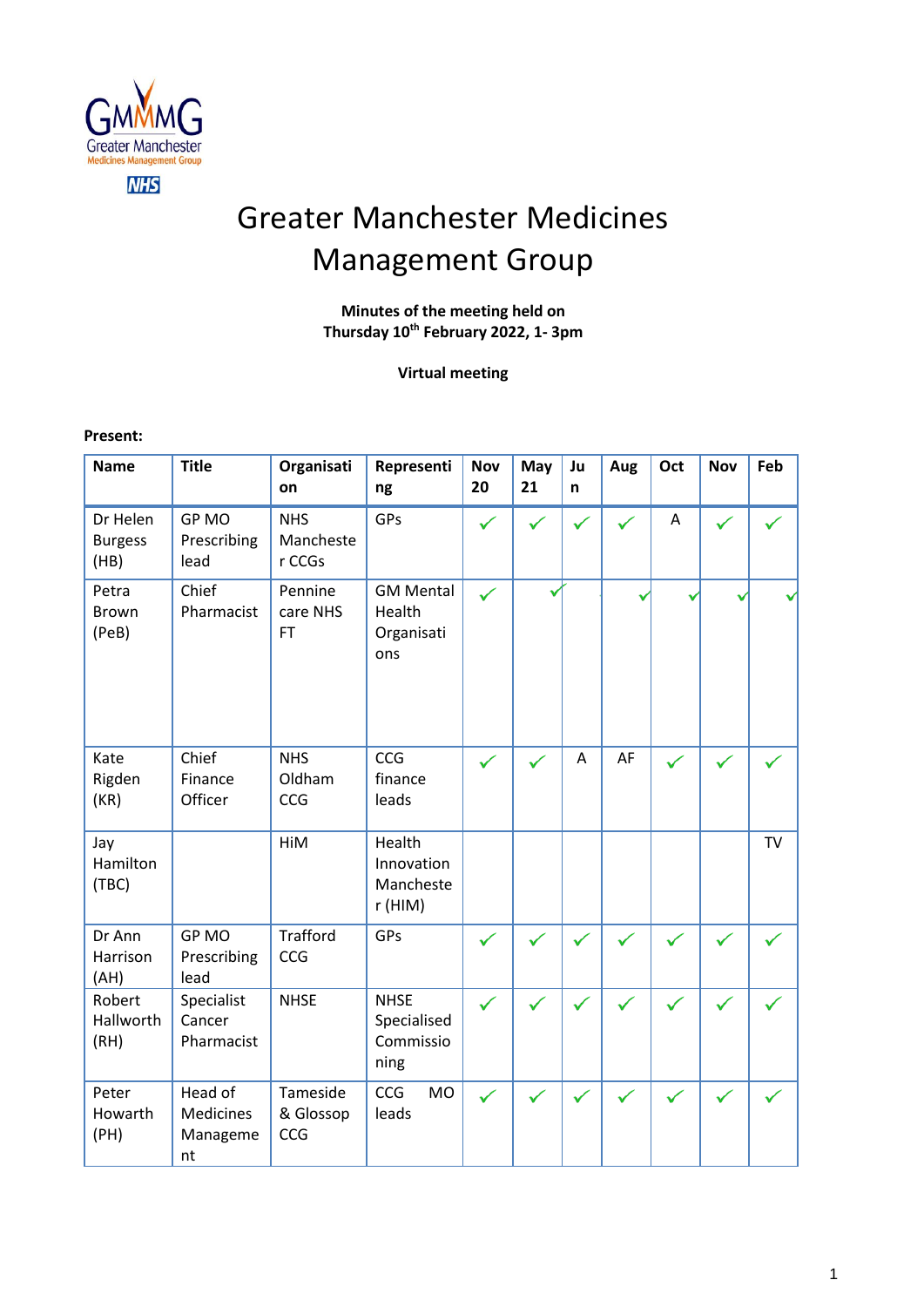| Aneet<br>Kapoor                 | Chair of the<br><b>GM LPN</b>                                                     | LPN                                                | Pharmacy<br>profession                      |              |              |              |   |              |   |   |
|---------------------------------|-----------------------------------------------------------------------------------|----------------------------------------------------|---------------------------------------------|--------------|--------------|--------------|---|--------------|---|---|
|                                 |                                                                                   |                                                    | <b>GM</b><br>Secondary<br>Care<br>Clincians |              |              |              |   |              |   |   |
| Leigh<br>Lord (LL)              | Locality<br>Lead<br>Pharmacist                                                    | <b>NHS</b><br><b>Trafford</b><br>CCG               | CCG<br><b>MO</b><br>leads                   | ✓            | ✓            | <b>CH</b>    |   |              |   |   |
| Peter<br>Marks<br>(PM)          | <b>LPC Board</b><br>Member                                                        | <b>GM LPC</b>                                      | Communit<br>y Pharmacy                      |              | A            | $\checkmark$ |   |              |   | Α |
| Luvjit<br>Kandula<br>(LK)       | Chair $-$<br>Community<br>Pharmacy<br>Provider<br><b>Board</b><br>(CPPB)          | <b>GM LPC</b>                                      | Communit<br>y Pharmacy                      |              | ✓            |              | ✓ |              | A | A |
| Fiona<br>Meadowc<br>roft (FC)   | Interim<br>Deputy<br>Director<br>Strategy-<br>Integrated<br>Care                  | <b>MHCC</b>                                        | CCG<br>Commissio<br>ning lead               | $\checkmark$ | $\checkmark$ | ✓            |   |              |   |   |
| Karen<br>O'Brien<br>(KO'B)      | Regional<br>Pharmacist                                                            | <b>NHSEI</b>                                       | <b>NHSEI</b>                                | ✓            |              | v            |   |              |   |   |
| Rob<br>Bellingha<br>m           | Managing<br>Director<br>Greater<br>Mancheste<br>r Joint<br>Commissio<br>ning Team | The GM<br>Joint<br>Commissio<br>ning Board<br>(MO) | Joint<br>Commissio<br>ning Board            |              |              |              |   |              |   |   |
| Paul<br><b>Buckley</b><br>(PaB) | Chief<br>Pharmacist                                                               | Stockport<br><b>FT</b>                             | Chief<br>GM<br>pharmacist<br>S              |              | ✓            | ✓            |   | A            | ✓ | A |
| Steve<br>Simpson<br>(SS)        | Chief<br>Pharmacist                                                               | <b>Bolton FT</b>                                   | Chief<br>GM<br>pharmacist<br>S              | ✓            |              |              | A |              |   |   |
| Charlotte<br>Skitterall<br>(CS) | Chief<br>Pharmacist                                                               | Mancheste<br>$r$ FT                                | Chair                                       | $\checkmark$ |              | $\checkmark$ |   |              |   |   |
| Claire<br>Vaughan<br>(CV)       | Head of<br><b>MO</b>                                                              | Salford<br>CCG                                     | Vice Chair                                  | ✓            | ✓            | ✓            | A | ✓            | ✓ |   |
| Dr Sanjay<br>Wahie              | Clinical<br>Director                                                              | NHS Wigan<br>CCG                                   | GPs                                         | A            | ✓            | ✓            | Α | $\checkmark$ | ✓ |   |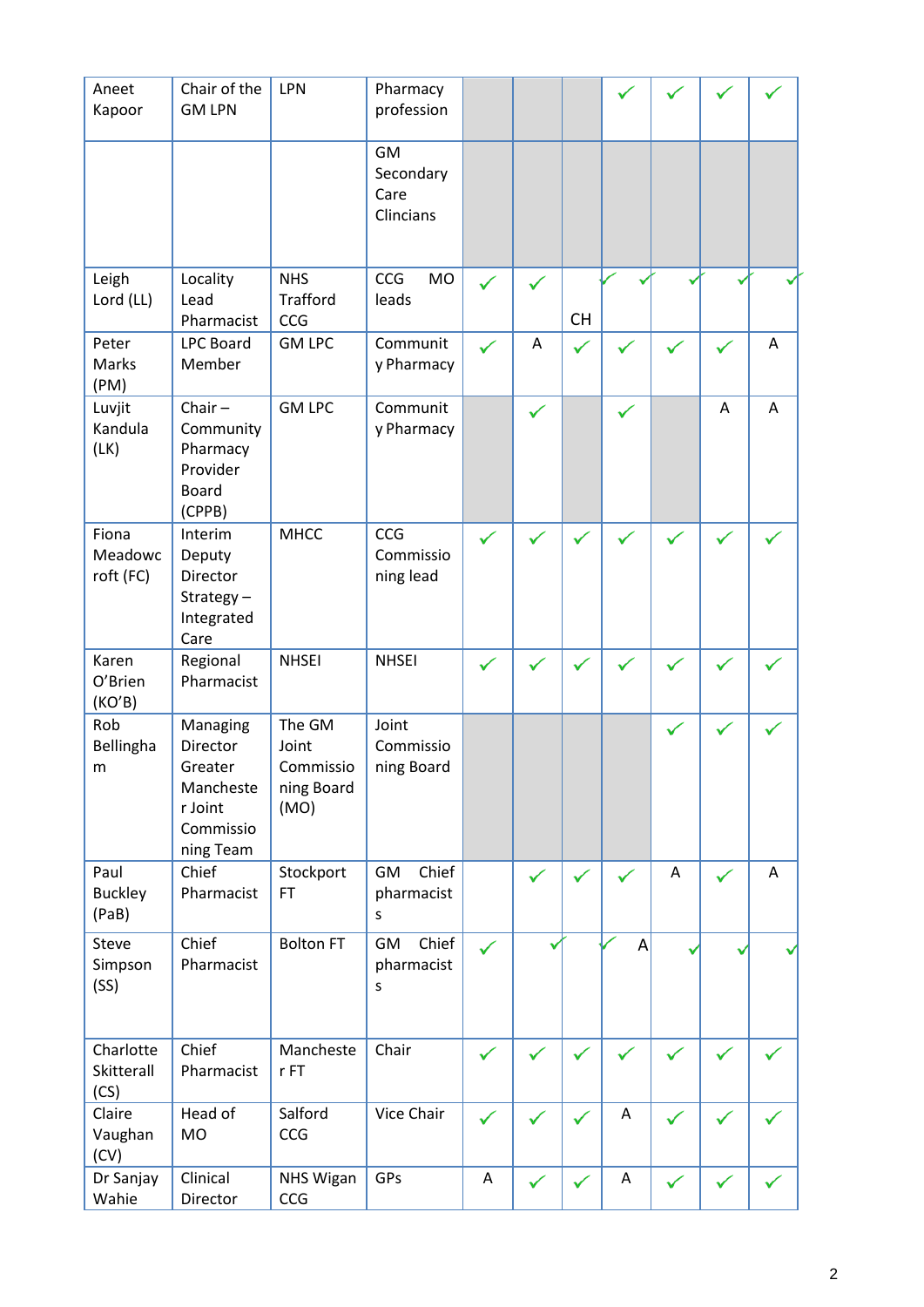| (SW)                     |                                   |                                           |                                                            |   |              |              |                           |              |              |                |
|--------------------------|-----------------------------------|-------------------------------------------|------------------------------------------------------------|---|--------------|--------------|---------------------------|--------------|--------------|----------------|
| Dr Peter<br>Elton        | SCN<br>representa<br>tives        | Strategic<br>Clinical<br>Network          | Strateic<br>Clinical<br>Network                            |   | $\checkmark$ | $\checkmark$ |                           | A            |              |                |
| Vacant<br>seat           |                                   |                                           | Provider<br><b>Board</b><br>representa<br>tive             |   |              |              |                           |              |              |                |
| Vacant<br>seat           |                                   |                                           | Council<br>representa<br>tive for GM<br>Social<br>Services |   |              |              |                           |              |              |                |
| Vacant<br>seat           |                                   |                                           | <b>GM</b><br>Medical<br><b>Directors</b>                   |   |              |              |                           |              |              |                |
| Vacant<br>seat           |                                   |                                           | Lay<br>representa<br>tive                                  |   |              |              |                           |              |              |                |
| Vacant<br>seat           |                                   |                                           | GM Public<br>Health                                        |   |              |              |                           |              |              |                |
| Sue<br>Dickinson<br>(SD) | Director of<br>Pharmacy           | <b>RDTC</b>                               | <b>SPS</b>                                                 | ✓ |              |              | $\boldsymbol{\mathsf{A}}$ |              | $\bigwedge$  | $\overline{A}$ |
| Monica<br>Mason<br>(MM)  | Head of<br>Prescribing<br>Support | <b>RDTC</b>                               | Profession<br>al<br>secretary                              | ✓ | $\checkmark$ | $\checkmark$ |                           | $\checkmark$ | $\checkmark$ | ✓              |
| Andrew<br>Martin<br>(AM) | <b>MO</b><br>Pharmacist           | <b>GM Joint</b><br>Commissio<br>ning team | <b>GMMMG</b><br>support                                    | ✓ |              |              | ✓                         |              |              |                |
| Andrew<br>White<br>(AW)  | Head of<br><b>MO</b>              | <b>GM Joint</b><br>Commissio<br>ning team | <b>GMMMG</b><br>support                                    | ✓ |              | $\checkmark$ | $\checkmark$              | $\checkmark$ |              | ✓              |
| Dan<br>Newsome<br>(DN)   | Principal<br>pharmacist           | <b>RDTC</b>                               | <b>GMMMG</b><br>support                                    | ✓ |              |              |                           | $\checkmark$ | ✓            | ✓              |

# **1. General Business**

# **1.1 Apologies**

As above. It was noted that the HiM seat is now vacant, but Tracey Vell attended from HiM to support the discussions on inclisiran

# **1.2 Declarations of Interest**

Nil declared, annual forms requested from all members

## **2.0 Minutes and actions from the last meeting**

The minutes of the November meeting (no Dec or Jan meetings) were approved for publication; the group were updated on the progress of outstanding actions.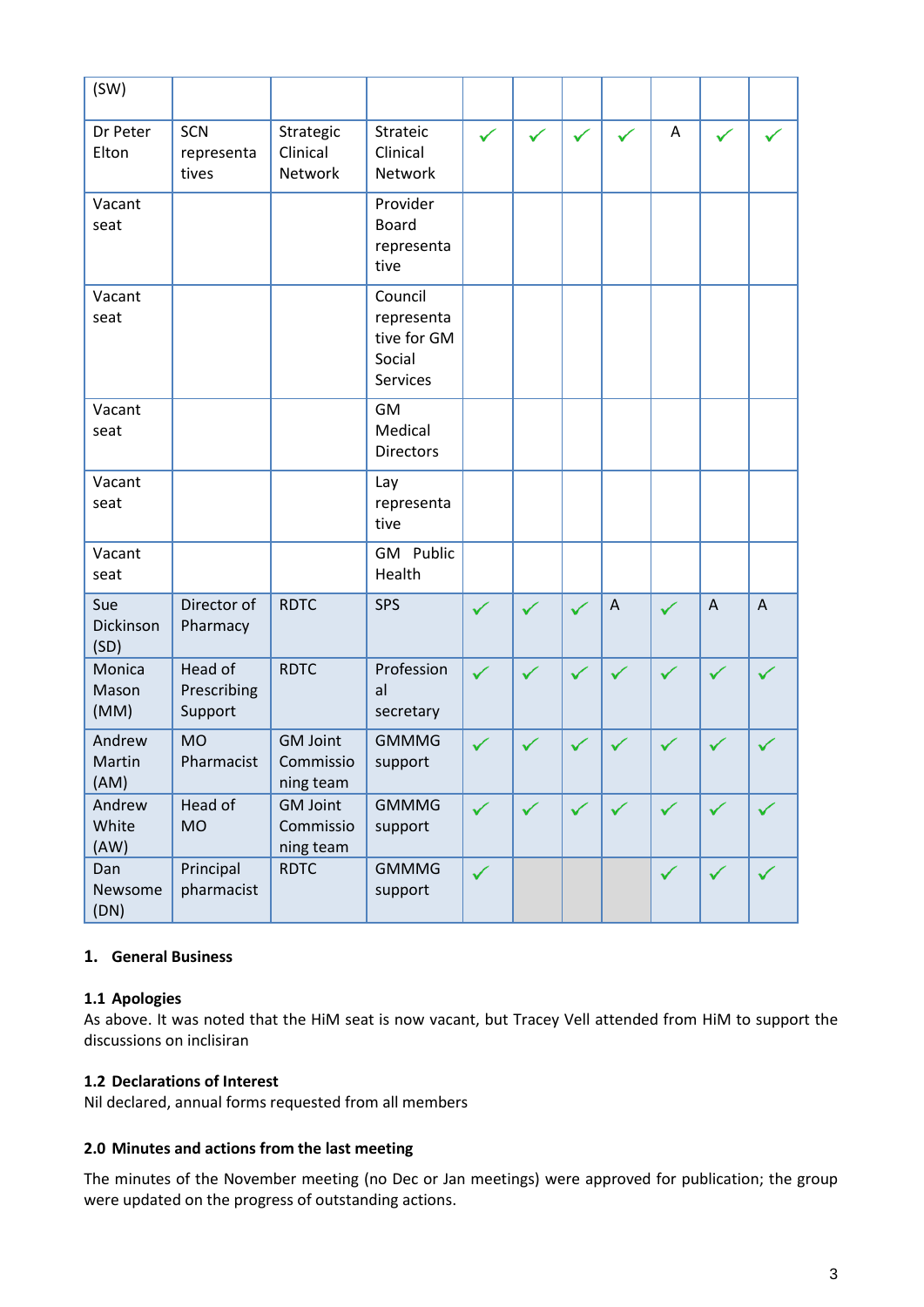Prof Soran attended this part of the meeting to raise concerns on behalf of a number of GM diabetes and lipid specilaists, regarding potential issues related to the prescribing of inclisiran through a green status. Dr Vell attended on behalf of HiM (AHSN) to aid discussion. It was acknowledged that the discussion relating to differential pricing of inclisiran was not longer required at this meeting, as this had been undertaken nationally, and a new arrangement agreed. However the group listed to Prof Soran's concerns that the medicines had been assigned a green status, when his specialist colleagues felt it should have a "Green following specialist initiation or advice" or amber status. Prof Soran and Dr Vell left the meeting whilst GMMMG considered the points raised both through Prof Soran's attendance at the meeting and by his colleagues through written correspondence. The information presented by Dr Tracey Vell from Health Innovation Manchester was also considered, and in order to best support clinicians in the safe and effective prescribing of inclisiran through the NHSEI population health management approach to inlisiran for lipid management, GMMMG agreed the following three further actions:

• The GMMMG Clinical Reference Group (CRG) is asked to develop a concise quality standard to support primary care prescribers. This will provide additional advice and include information provided at GMMMG.

• The green RAG status assigned to inclisiran will remain, but an "advice and guidance" annotation will be added, which should encourage prescribers to seek advice ahead of prescribing as detailed within the GMMMG quality standards (referred to above)

• GMMMG will monitor the use of inclisiran in Greater Manchester

It was noted that Dr Jonathan Scofield (Consultant in Acute Medicine, Diabetes and Lipidology) is a member of CRG and the group will look to him to support this piece. GMMMG also like to invited Prof Soran and Dr Vell to be involved in this work.

**Action:** DN/AM to communicate this back to CRG.

## **3.0 Subgroup decisions for ratification**

GMMMG approved the recommendations made by CRG and MGSG.

**Action:** Formulary to be updated to reflect the decisions made, decisions along with other GMMMG decisions to be reported to JCB via JCT

#### 4.0 **Greater Manchester Medicines financial planning for 2022-23**

GMMMG were presented with a summary of considerations which should be made when considering budget allocations and provisions for the 22/23 financial year. It was pointed out that detailed analysis is available to support these estimates and that the potential impact of COVID-19 recovery activity and the restart of mainstream care on prescribing budgets and pathways should be considered. GMMMG were asked to approve this submission to GM Chief Finance Officers which requested that prescribing be seen as an investment in the prevention of complications and use in conservative management of conditions, particularly where surgical interventions and other pathways have been substantially delayed by COVID-19. CFOs are asked to consider investment in Pharmacy and Medicines Optimisation Leadership to drive the best outcomes and safe care from the almost £1Billion spent on medicines across GM.

**Action:** CFOs confirmed they were happy to receive this information in from GMMMG, but asked for validity against last year's data. AM/AW to provide this to KR alongside these reports.

#### **5.0 GMMMG governance arrangements and work planning for 2022-23**

GMMMG were presented with a paper which provided the background explaining that building on the foundations laid by GMMMG, the request from the HSCP following dissolution of the Medicines Strategy Board, and through the ongoing transformation discussions within the ICS, the terms of reference for the GM Medicines Board, approved by GMMMG in August 2021 were subsequently supported by GM Directors of Commissioning. The introduction of this board would provide the Integrated Care System with a strategic Medicines Board fully integrating pharmacy and medicines functions across the system. The membership would ensure ICS wide, strategic representation for medicines is brought together in one place, and until ICS governance structures are agreed the board will report to the GM Joint Commissioning Board, thereafter the Joint Planning and Delivery Committee.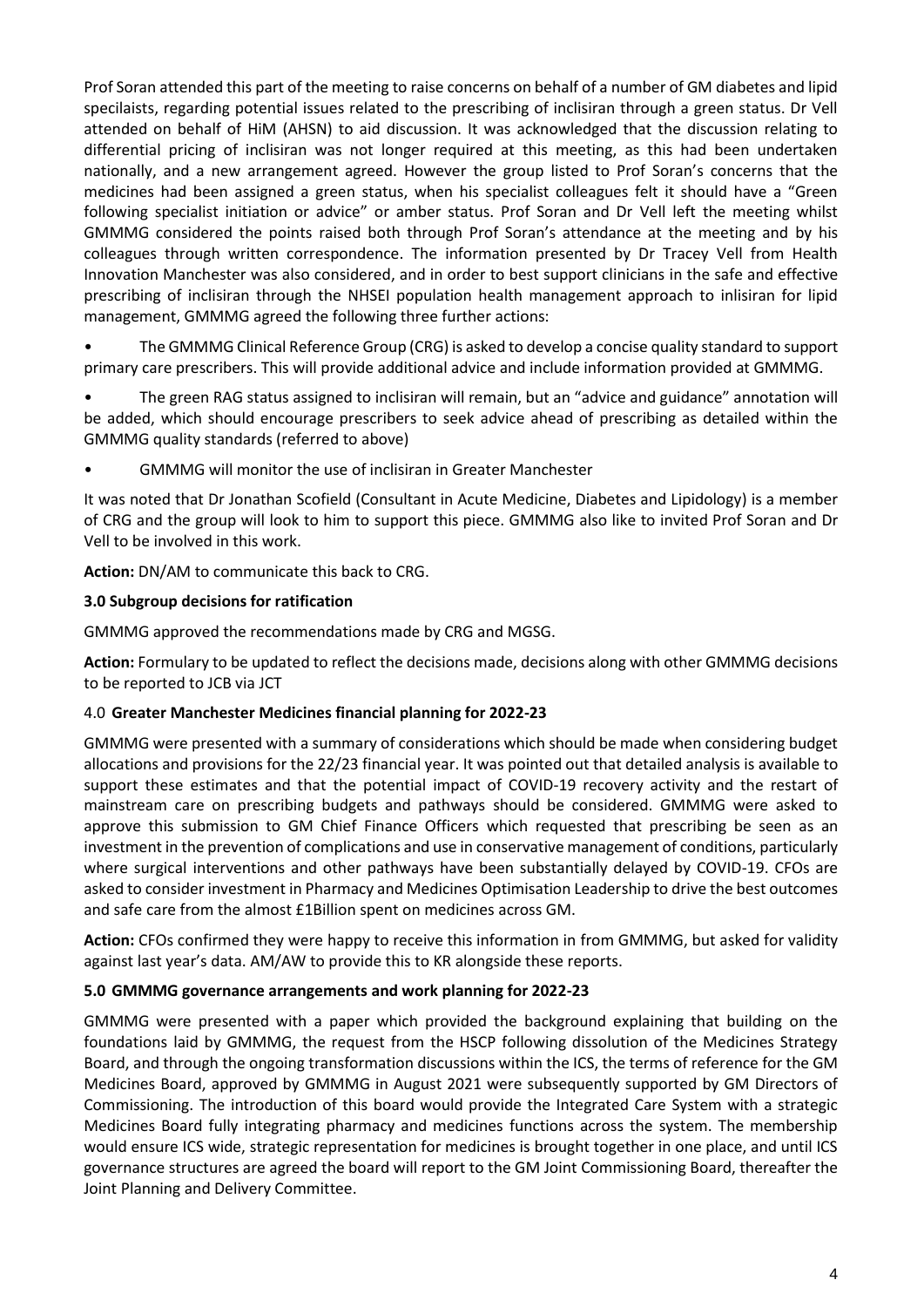The board will oversee a medicines optimisation subcommittee, which will operationalise the strategic aims and objectives of the Medicines Board, with a focus on medicines value, safety and reducing health inequalities, in addition to optimisation of an integrated work force and digital solutions. It had previously been agreed that GMMMG branding would be retained.

The group are aware that the establishment of the GM ICS has been delayed until July 2022. Whilst GMMMG await governance structures to be confirmed, it has been proposed by the GMMMG Chairs, LPN rep and LPC rep, supported by JCT and RDTC who meet weekly that GMMMG commences formation of the Medicines Board to enable strategic discussions to proceed, and a draft medicines plan be prepared for the advent of the ICS. To enable this the Medicines Optimisation Committee needs to be formed and necessary powers be delegated. Governance routes for the subgroups which incorporate the Medicines Value, Health Inequalities, Medicines Safety, Digital and Workforce groups were proposed to allow work streams to proceed.

It was noted that this proposal is intended to enable the Medicines Board to focus its attentions on its strategic function and the development of a GM medicines plan, through the delegation of more power for medicines decisions to the Medicines Optimisation Committee. It is intended that the whole GMMMG membership is retained but redistributed within the new infrastructure.

The group heard concerns from CCG MO lead members who felt strongly that the subgroup Chairs e.g. Medicines Safety, Health Inequalities should sit on the Medicines Board rather than the Medicines Optimisation Committee. This concern was related to the risk of increased time in decision making if items had to go through MOC before going to board, and also that the MOC Chairs couldn't be expected to communicate all of the subgroup decisions to the MB. The group were reminded that the MB would have ICS level membership, chaired by the ICS MD, and that it was expected to be multidisciplinary and not predominantly pharmacy comprised. It was suggested that when a significant ICS level decision is to be brought to the MB that the Chair of the relevant subgroup would be invited to attend to present this item.

It was agreed that interconnectivity between the groups was essential and that the digital and workforce groups should sit alongside the other subgroups rather than above MOC, this amendment was agreed. It was also accepted that sufficient delegation of powers be granted to both the MB, MOC and its subgroups, but that progress in this area was delayed until the ICB was established and permissions could be requested. In the meantime the groups would need to continue to operate under the current GMMMG levels.

There was a query raised around the health and justice seat on the membership which would be looked at.

Acknowledging the concerns of the CCG MO leads the group agreed that the ToR be approved but be under regular review, this should support the work streams to progress and provide a space for strategic discussions to support the further development of these structures and functions when the ICB begins to operate.

The group asked that the work plan be shared more widely and comment returned to AW.

**Action:** MM to prepare a plan to transition to the medicines group structures, AW to share and collate comment on the work plan to form the basis for the GM medicines plan.

## **6.0 GMEUR service review – implications for the management of high cost drugs outside routine commissioning**

It was explained that the GM Elective Care Recovery & Reform Board have agreed the new operating model and associated recommendations for the GM Individual Funding Request Service in Jan 2022, and a summary of information was provided to GMMMG. Since this decision, the ICS delivery schedule has been deferred until July 2022, therefore the delivery plan for the GM IFR operating Model has been amended to reflect this change and was also presented.

To facilitate the new operating model to be established, a number of issues relating to the decision making process for high cost/low evidence drug treatments would need to be addressed, to avoid the potential to create inequity of drug treatments across GM Trusts. Therefore, a transitional decision making pathway has been proposed for adoption for the submission of drug IFRs, which is supported by a formal review of local arrangements for making decisions regarding such drug treatments. This requires the delivery support of an expert working group, which is timetabled for April - Jun 22.